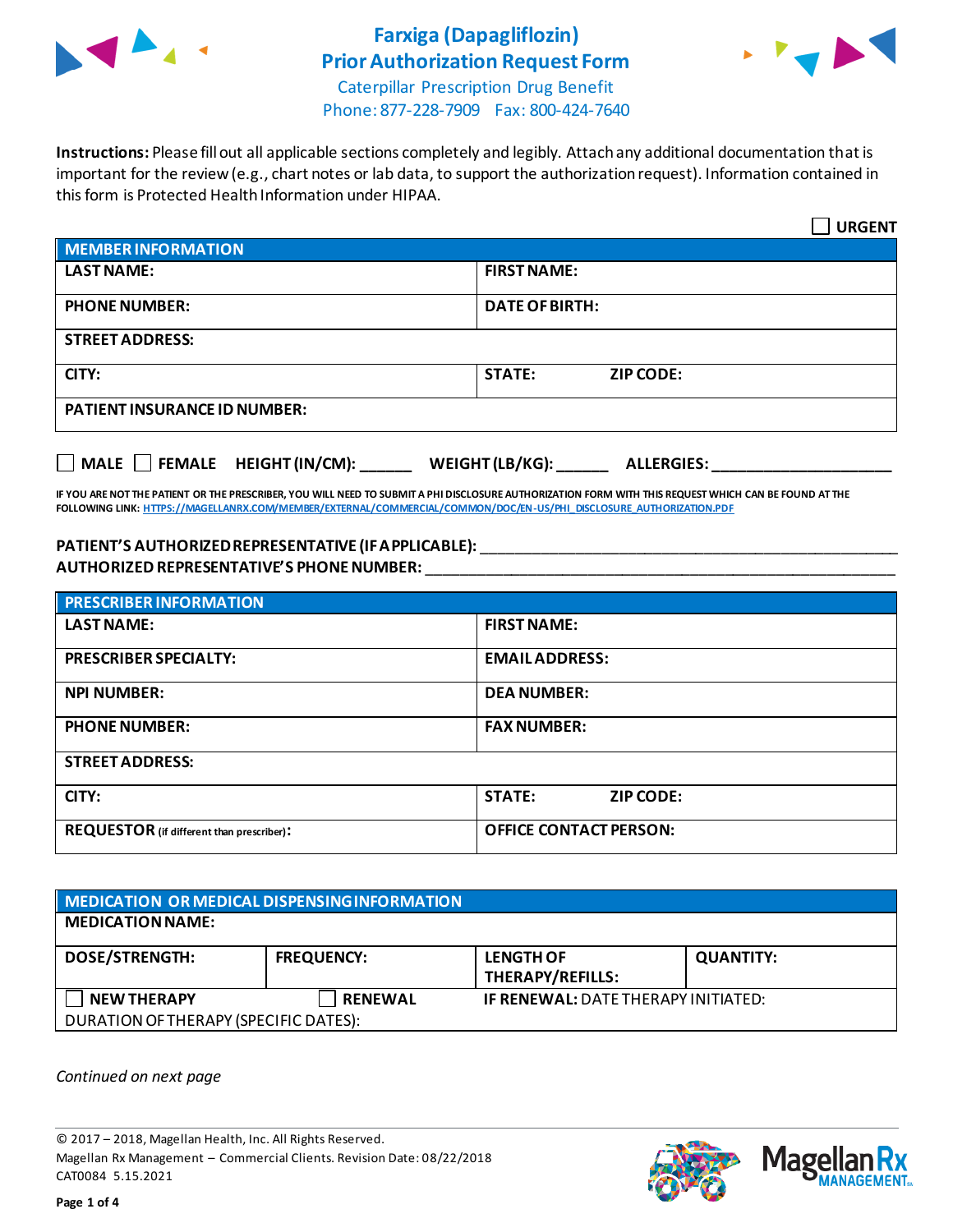

## **Farxiga (Dapagliflozin) Prior Authorization Request Form**





| <b>MEMBER'S LAST NAME:</b>                                                                                                                                                                                                                                                                                                           | <b>MEMBER'S FIRST NAME:</b>                                                                     |                                                       |  |  |
|--------------------------------------------------------------------------------------------------------------------------------------------------------------------------------------------------------------------------------------------------------------------------------------------------------------------------------------|-------------------------------------------------------------------------------------------------|-------------------------------------------------------|--|--|
| $\mid$ 1. HAS THE PATIENT TRIED ANY OTHER MEDICATIONS FOR THIS CONDITION? $\mid$                                                                                                                                                                                                                                                     |                                                                                                 | YES (if yes, complete below)<br><b>NO</b>             |  |  |
| <b>MEDICATION/THERAPY (SPECIFY</b><br>DRUG NAME AND DOSAGE):                                                                                                                                                                                                                                                                         | <b>DURATION OF THERAPY (SPECIFY</b><br>DATES):                                                  | <b>RESPONSE/REASON FOR</b><br><b>FAILURE/ALLERGY:</b> |  |  |
| <b>2. LIST DIAGNOSES:</b>                                                                                                                                                                                                                                                                                                            |                                                                                                 | $ICD-10$ :                                            |  |  |
| □ Type II diabetes for blood glucose control<br>□ Heart Failure<br>$\Box$ Type II diabetes with established cardiovascular disease and/or with additional<br>cardiovascular risk<br>□ Chronic kidney disease<br>□ Other Diagnosis _______________ ICD-10 Code(s): ___________                                                        |                                                                                                 |                                                       |  |  |
|                                                                                                                                                                                                                                                                                                                                      | 3. REQUIRED CLINICAL INFORMATION: PLEASE PROVIDE ALL RELEVANT CLINICAL INFORMATION TO SUPPORT A |                                                       |  |  |
| PRIOR AUTHORIZATION.                                                                                                                                                                                                                                                                                                                 |                                                                                                 |                                                       |  |  |
| For patient with Type II Diabetes only, answer the following:                                                                                                                                                                                                                                                                        |                                                                                                 |                                                       |  |  |
| Is the patient's estimated glomerular filtration rate (GFR) below 60 mL/min/1.73 m2? * □ Yes □ No<br>*Please provide documentation.<br>Is the patient on dialysis? $\Box$ Yes $\Box$ No                                                                                                                                              |                                                                                                 |                                                       |  |  |
| Is the patient already taking the requested medication? $\Box$ Yes $\Box$ No                                                                                                                                                                                                                                                         |                                                                                                 |                                                       |  |  |
| Was the patient's hemoglobin A1C (HbA1c) 7.0% or greater prior to therapy (HbA1c must be taken within the past 6<br>months if the patient has not been on this treatment previously)? $* \Box$ Yes<br>$\Box$ No<br>*Copy of HbA1c level required.                                                                                    |                                                                                                 |                                                       |  |  |
| Is the patient currently on metformin?* $\Box$ Yes $\Box$ No                                                                                                                                                                                                                                                                         |                                                                                                 |                                                       |  |  |
| Does the patient had an inadequate response or intolerance to metform? $\Box$ Yes $\Box$ No<br>*Please provide documentation                                                                                                                                                                                                         |                                                                                                 |                                                       |  |  |
| Does the patient have at least one of the following contraindication to metformin? $\Box$ Yes $\Box$ No (Please Check one)<br>$\Box$ Estimated glomerular filtration rate (GFR) less than or equal to 30 mL/min/1.73 m2<br>$\Box$ Advanced liver disease with cirrhosis, portal hypertension, ascites, and/or hepatic encephalopathy |                                                                                                 |                                                       |  |  |
| Is the patient currently on a sulfonylurea (or a meglitinide as a sulfonylurea equivalent)? $\Box$ Yes $\Box$ No                                                                                                                                                                                                                     |                                                                                                 |                                                       |  |  |
| Has the patient failed treatment with, or had an intolerance to a meglitinide or a sulfonylurea?* $\Box$ Yes $\Box$ No<br>*Please provide documentation                                                                                                                                                                              |                                                                                                 |                                                       |  |  |



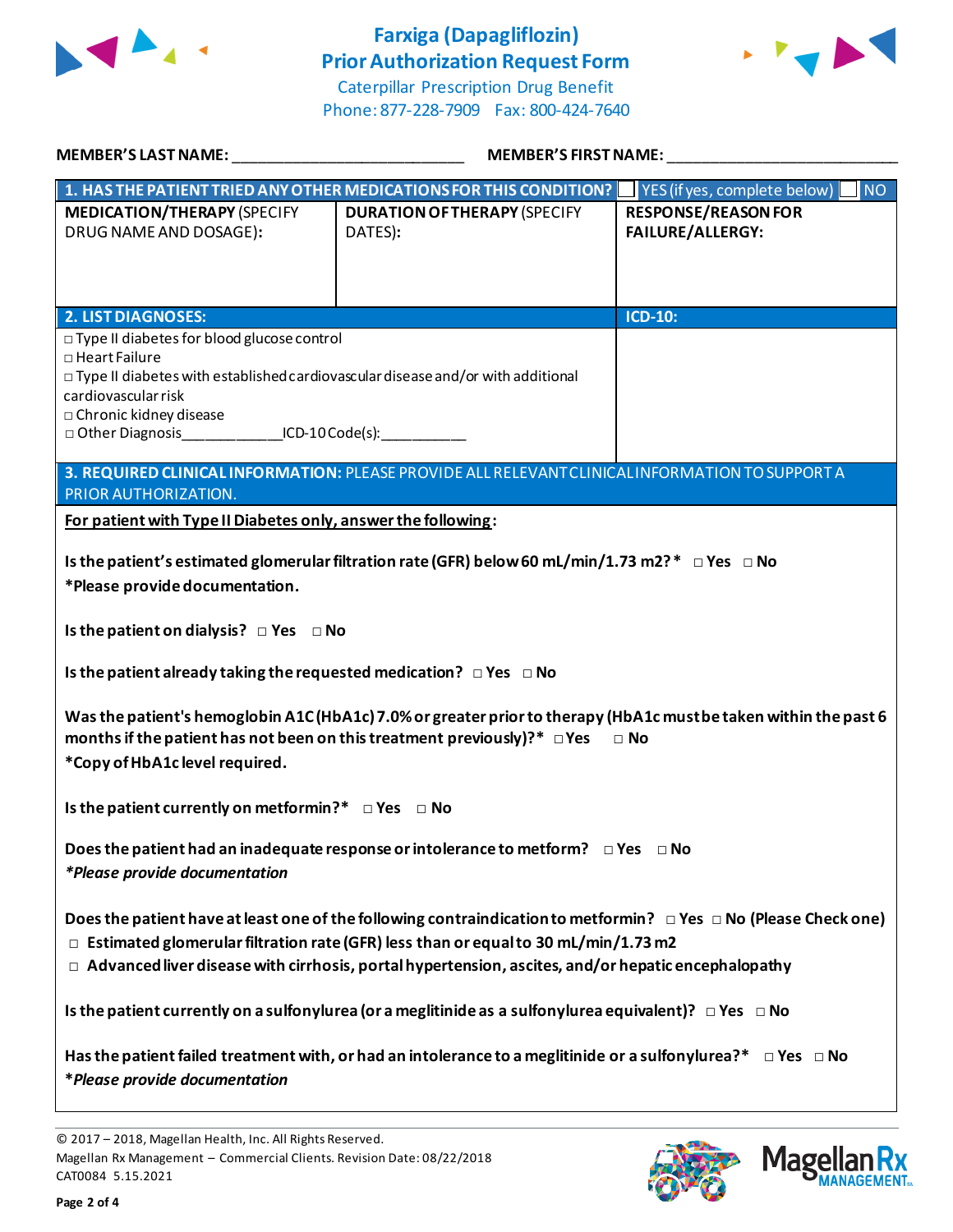

### **Farxiga (Dapagliflozin) Prior Authorization Request Form** Caterpillar Prescription Drug Benefit

Phone: 877-228-7909 Fax: 800-424-7640

| <b>MEMBER'S LAST NAME:</b> |  |
|----------------------------|--|
|----------------------------|--|

**MEMBER'S FIRST NAME:** 

**Does the patient have one of the following true medical contraindication to sulfonylureas? □ Yes □ No**

- **□ High risk for falls \****Please provide documentation*
- **□ Will take insulin and/or warfarin concurrently with the requested medication**
- **□ Serum creatinine level exceeding 1.8 mg/dL**
- **□ Estimated GFR level less than 30 mL/min/1.73 m<sup>2</sup>**
- **□ History of sulfa-induced toxic epidermal necrolysis**
- **□ History of sulfa allergy**

**For patient with Type II diabetes with established cardiovascular disease and/or risks, answer the following:**

**Is the patient 40 years of age or older? □ Yes □ No**

**Is patient's most recent HgbA1c level in the past 6months AT LEAST 6.5% and is LESS THAN 12.0%? □ Yes □ No \****Please provide documentation*

**Is the patient's creatinine clearance 60ml/min or greater? □ Yes □ No** 

**Does the patient have established cardiovascular disease as described as ischemic heart disease and/or cerebrovascular disease and/or peripheral arterial disease? □ Yes □ No \****Please provide documentation*

**Is the patient a 55 year old(or older)male with dyslipidemia, hypertension and/or who smokes 5 or more cigarettes/day? □ Yes □ No**

Is the patient a 60 year old (or older) female with dyslipidemia, hypertension and/or who smokes 5 or more **cigarettes/day? □ Yes □ No**

**Has patient been treated with a TZD(pioglitazone, rosiglitazone) in the past 12months? □ Yes □ No**

**For patient with heart failure with or without diabetes, answer the following:**

**Has patient ever had NYHA class II, III, or IV symptoms of heart failure? □ Yes □ No \****Please provide documentation* **Does patient have ejection fraction of 40% or less? □ Yes □ No \****Please provide documentation*

**For patients with chronic kidney disease with or without diabetes, answer the following:**

**Does patient have and estimated GFR(eGFR) that equals between 25-75ml/min/1.73m<sup>2</sup> (inclusive)? □ Yes □ No \****Please provide documentation*

**Does patient have a urinary albumin-to-creatine ratio that equals between 200-5000mg/g? □ Yes □ No \****Please provide documentation*

**Has patient been on an ACE inhibitor or ARB for at least one month? □ Yes □ No** 

**Does patient have an absolute contraindication to the ACE inhibitor or ARB drug class? □ Yes □ No** 

**Does patient have Type 1 diabetes? □ Yes □ No Does patient have polycystic kidney disease? □ Yes □ No**